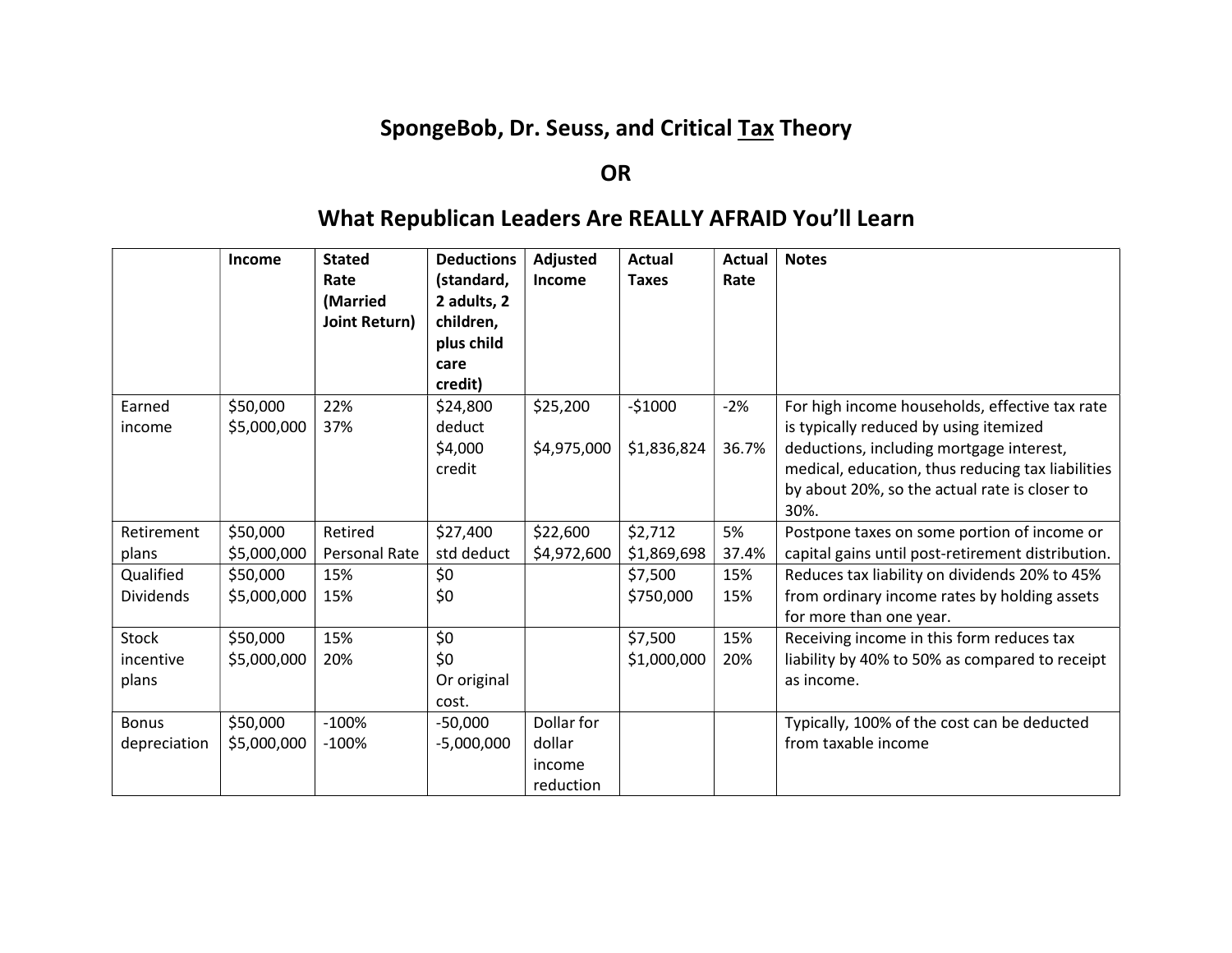|                       | Income                  | <b>Stated</b><br>Rate<br>(Married<br>Joint Return) | <b>Deductions</b><br>(standard,<br>2 adults, 2<br>children,<br>plus child<br>care<br>credit) | Adjusted<br>Income | <b>Actual</b><br><b>Taxes</b> | <b>Actual</b><br>Rate | <b>Notes</b>                                                                                                                                                                                                                 |
|-----------------------|-------------------------|----------------------------------------------------|----------------------------------------------------------------------------------------------|--------------------|-------------------------------|-----------------------|------------------------------------------------------------------------------------------------------------------------------------------------------------------------------------------------------------------------------|
| Carried               | \$50,000                | 15%                                                | Original                                                                                     |                    | \$7,500                       | 15%                   | Receiving income in this form reduces tax                                                                                                                                                                                    |
| interest              | \$5,000,000             | 20%                                                | cost                                                                                         |                    | \$1,000,000                   | 20%                   | liability by 40% to 50% as compared to receipt<br>as income.                                                                                                                                                                 |
| Cashflow              | \$50,000                | 0%                                                 |                                                                                              | Interest           |                               |                       | No income effect, interest may be deductible                                                                                                                                                                                 |
| from loans            | \$5,000,000             | 0%                                                 |                                                                                              | deduction          |                               |                       | depending upon entity structure.                                                                                                                                                                                             |
| Unsold                | \$50,000                | 0%                                                 |                                                                                              |                    |                               | 0%                    | Loans against unsold assets as collateral                                                                                                                                                                                    |
| appreciated<br>assets | \$5,000,000             | 0%                                                 |                                                                                              |                    |                               | 0%                    | provide tax free cashflow and a tax deduction<br>for interest paid.                                                                                                                                                          |
| Sold                  | \$50,000                | 15%                                                | Original                                                                                     |                    |                               | 15%                   | Taxed at lower capital gains rates if held for                                                                                                                                                                               |
| appreciated<br>assets | \$5,000,000             | 20%                                                | cost                                                                                         |                    |                               | 20%                   | one year or more, saving 20% to 45% of<br>potential tax liability.                                                                                                                                                           |
| Partnerships          | \$50,000<br>\$5,000,000 | Personal rate                                      |                                                                                              |                    |                               |                       | Facilitates pools of capital to co-invest.                                                                                                                                                                                   |
| Corporations          | \$50,000<br>\$5,000,000 | 21%                                                |                                                                                              |                    |                               |                       | 100% bonus depreciation can eliminate tax<br>liability and provide assets to financially able<br>corporations and ADD to net cash flow in the<br>year taken, allowing further pyramided asset<br>investments.                |
| Corporations          | \$50,000<br>\$5,000,000 | 21%                                                |                                                                                              |                    |                               |                       | Reduced corporate tax rates provide<br>additional cash flow for stock buybacks. Stock<br>buybacks reduce the number of shares. Value<br>per share increases with the same earnings is<br>spread over fewer shares AND allows |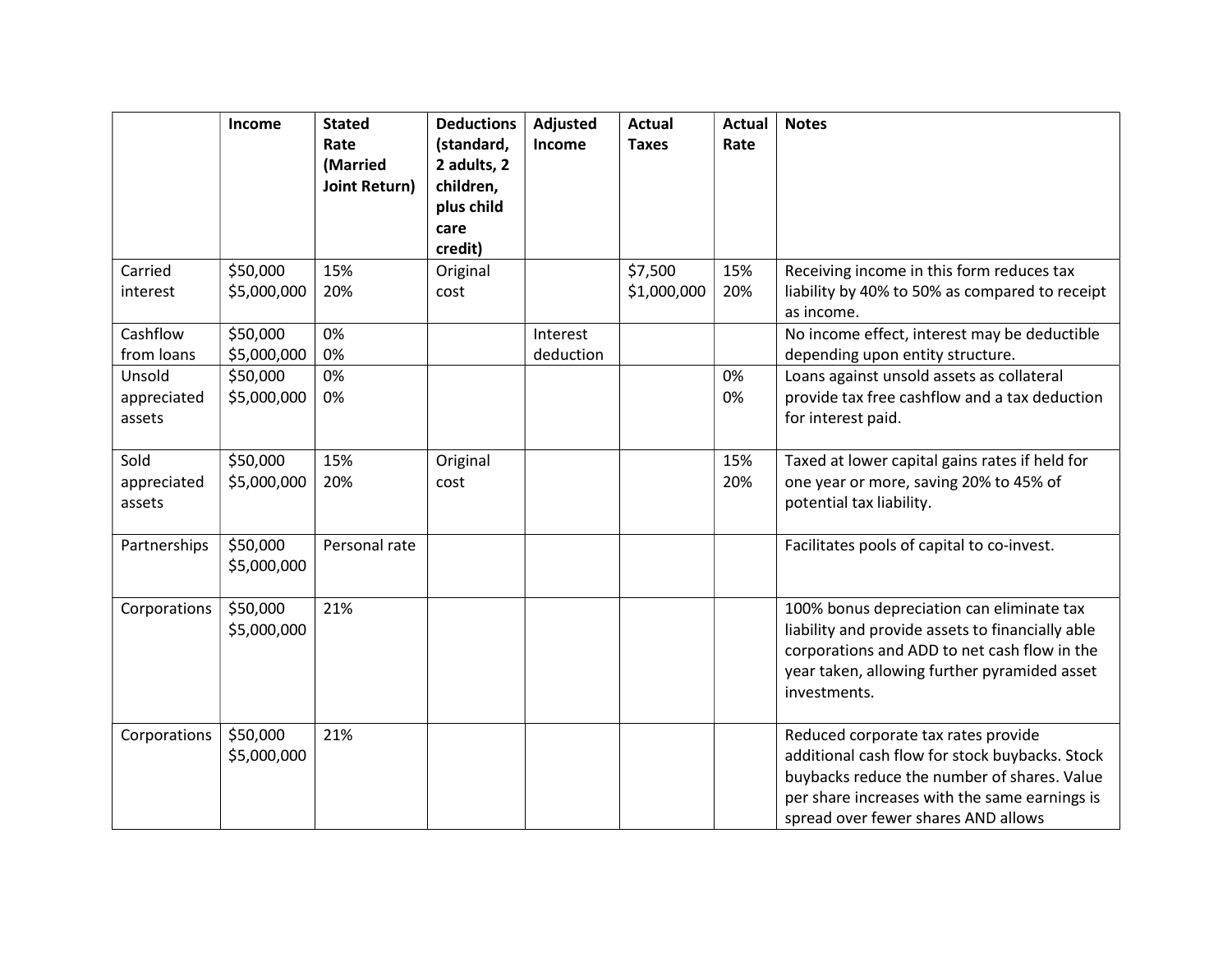|                                                             | Income                  | <b>Stated</b><br>Rate<br>(Married<br>Joint Return)                                                                        | <b>Deductions</b><br>(standard,<br>2 adults, 2<br>children,<br>plus child<br>care | Adjusted<br>Income | <b>Actual</b><br><b>Taxes</b> | <b>Actual</b><br>Rate | <b>Notes</b>                                                                                                                                                                                                                                                                                                                  |
|-------------------------------------------------------------|-------------------------|---------------------------------------------------------------------------------------------------------------------------|-----------------------------------------------------------------------------------|--------------------|-------------------------------|-----------------------|-------------------------------------------------------------------------------------------------------------------------------------------------------------------------------------------------------------------------------------------------------------------------------------------------------------------------------|
|                                                             |                         |                                                                                                                           | credit)                                                                           |                    |                               |                       |                                                                                                                                                                                                                                                                                                                               |
|                                                             |                         |                                                                                                                           |                                                                                   |                    |                               |                       | corporate executives income to be taxed at<br>lower individual capital gains rates when sold.                                                                                                                                                                                                                                 |
| Sub <sub>S</sub><br>corporations                            | \$50,000<br>\$5,000,000 | Personal<br>income rate                                                                                                   |                                                                                   |                    |                               |                       | Shields proprietors from individual liability for<br>corporate liability, minimal material tax<br>benefit compared to individual tax liability.                                                                                                                                                                               |
| Transfer<br>pricing and<br>offshore<br>income               | \$50,000<br>\$5,000,000 | Most<br>advantaged<br>rate, 0%                                                                                            |                                                                                   |                    |                               |                       | Direct and indirect cost allocation can reduce<br>profitability in high tax jurisdictions, reducing<br>effective tax rate.                                                                                                                                                                                                    |
| Generational<br>transfers                                   | \$50,000<br>\$5,000,000 | Estates are<br>untaxed<br>below \$11.6<br>million, up to<br>40%<br>thereafter,<br>with transfer<br>at stepped<br>up basis |                                                                                   |                    |                               |                       | The first \$11.6 million your family has will not<br>be taxed. Median American families have<br>about \$120,000 in net assets, though Black<br>families have only \$14,000 while White<br>families have \$187,000, the legacy of redlining<br>and housing discrimination practices which<br>have persisted into modern times. |
| Generational<br>transfers<br>through<br>perpetual<br>trusts | \$50,000<br>\$5,000,000 | Small trusts<br>are<br>impractical to<br>establish and<br>administer.<br>Large scale                                      |                                                                                   |                    |                               |                       | No worries, no taxes now, no taxes later,<br>accumulate whatever assets you choose tax<br>free, use those accumulated tax free assets to<br>borrow and buy more assets, deduct the<br>interest on your borrowings from the taxes of                                                                                           |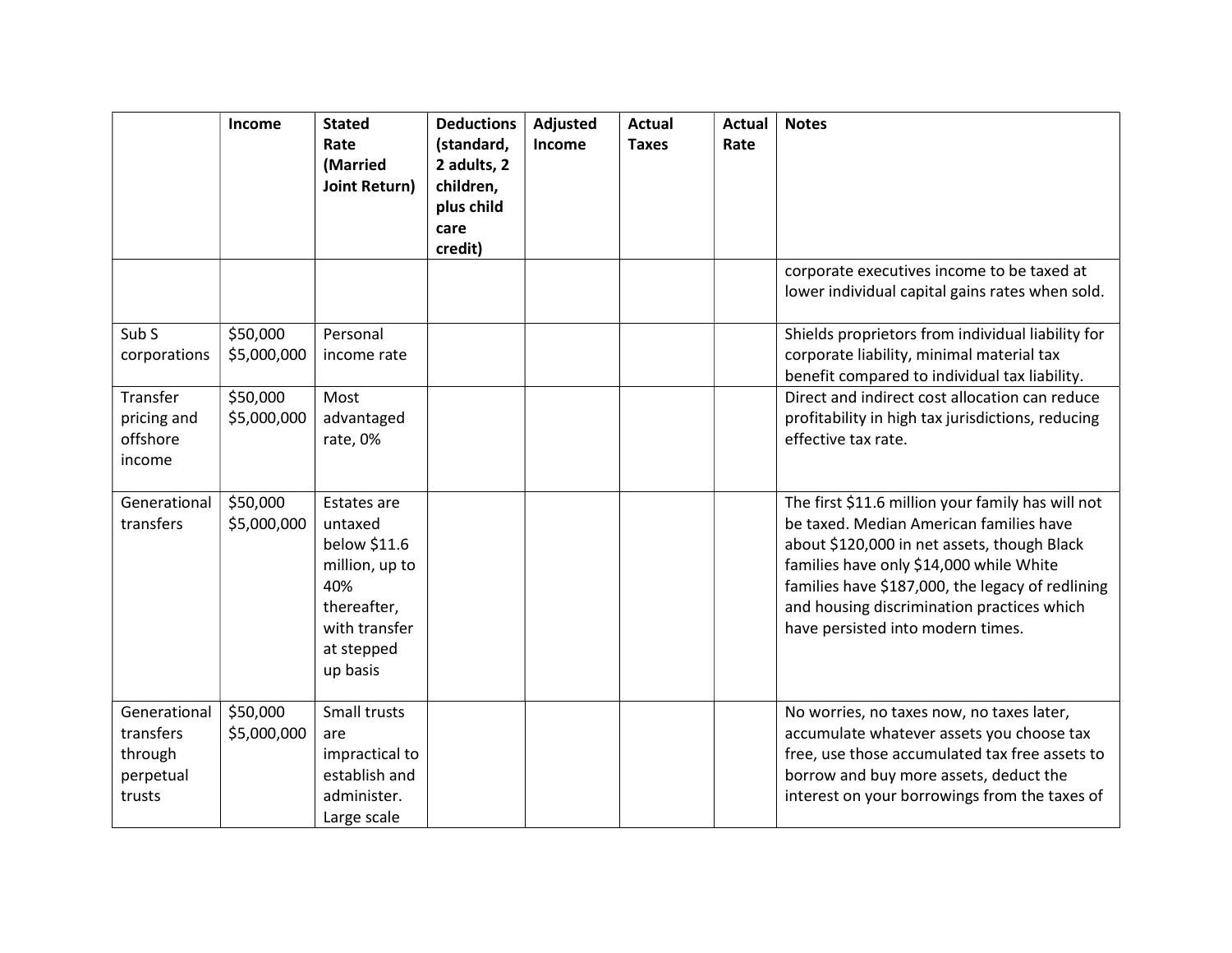| <b>Income</b> | <b>Stated</b><br>Rate<br>(Married<br>Joint Return)                                                                          | <b>Deductions</b><br>(standard,<br>2 adults, 2<br>children,<br>plus child<br>care<br>credit) | Adjusted<br>Income | Actual<br><b>Taxes</b> | Actual<br>Rate | <b>Notes</b>                                                          |
|---------------|-----------------------------------------------------------------------------------------------------------------------------|----------------------------------------------------------------------------------------------|--------------------|------------------------|----------------|-----------------------------------------------------------------------|
|               | perpetual<br>trusts pass<br>assets to next<br>generation<br>without<br>taxation as<br>there is never<br>a taxable<br>event. |                                                                                              |                    |                        |                | the corporations you buy, and pass it all on in<br>a perpetual trust. |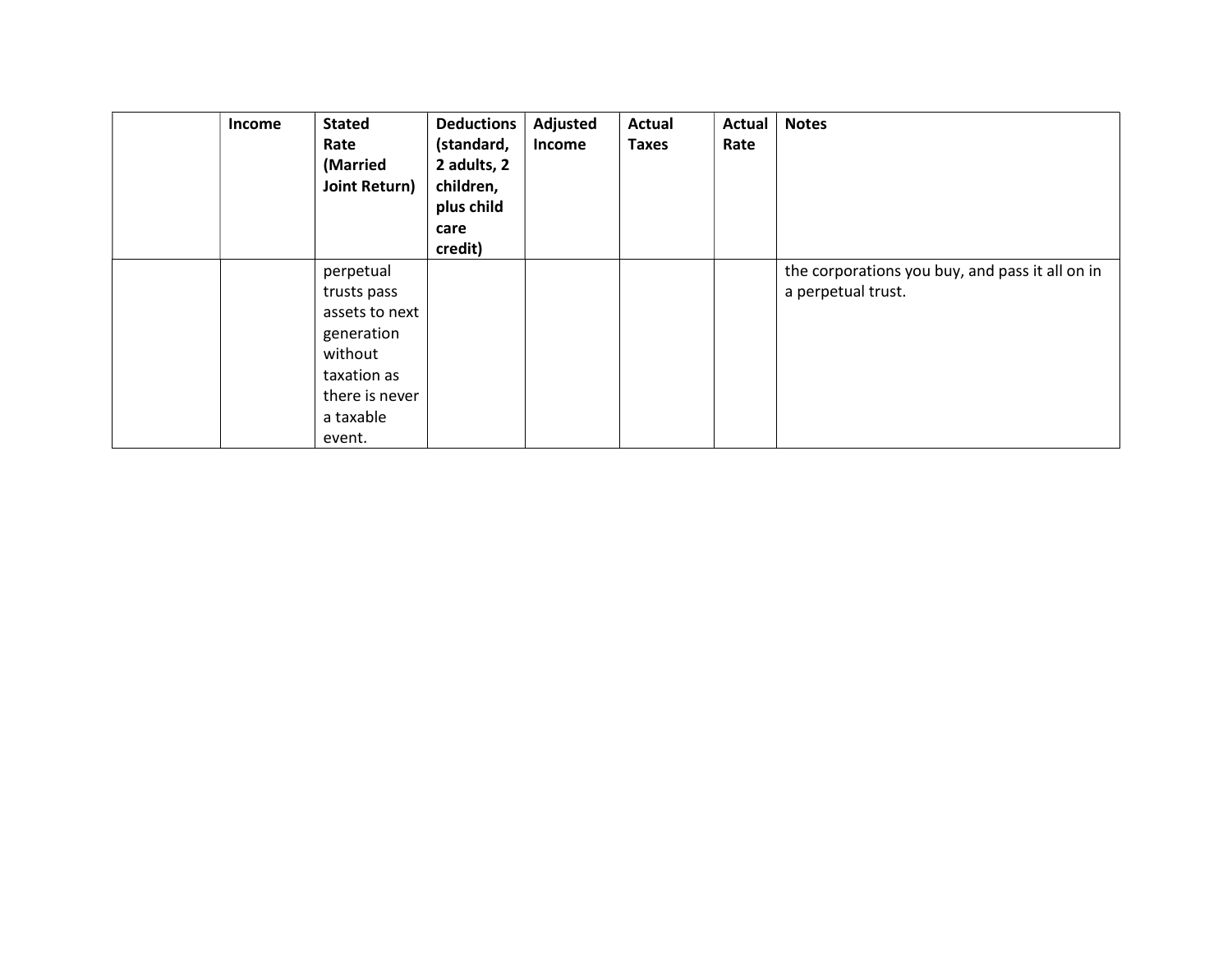### Put Another Way



Find the Trendline Which Shows the Relationship Between Tax Rates And Economic Growth Since 1947:

Can't see it? Really? You're sure about that? Well, you're right, there isn't one.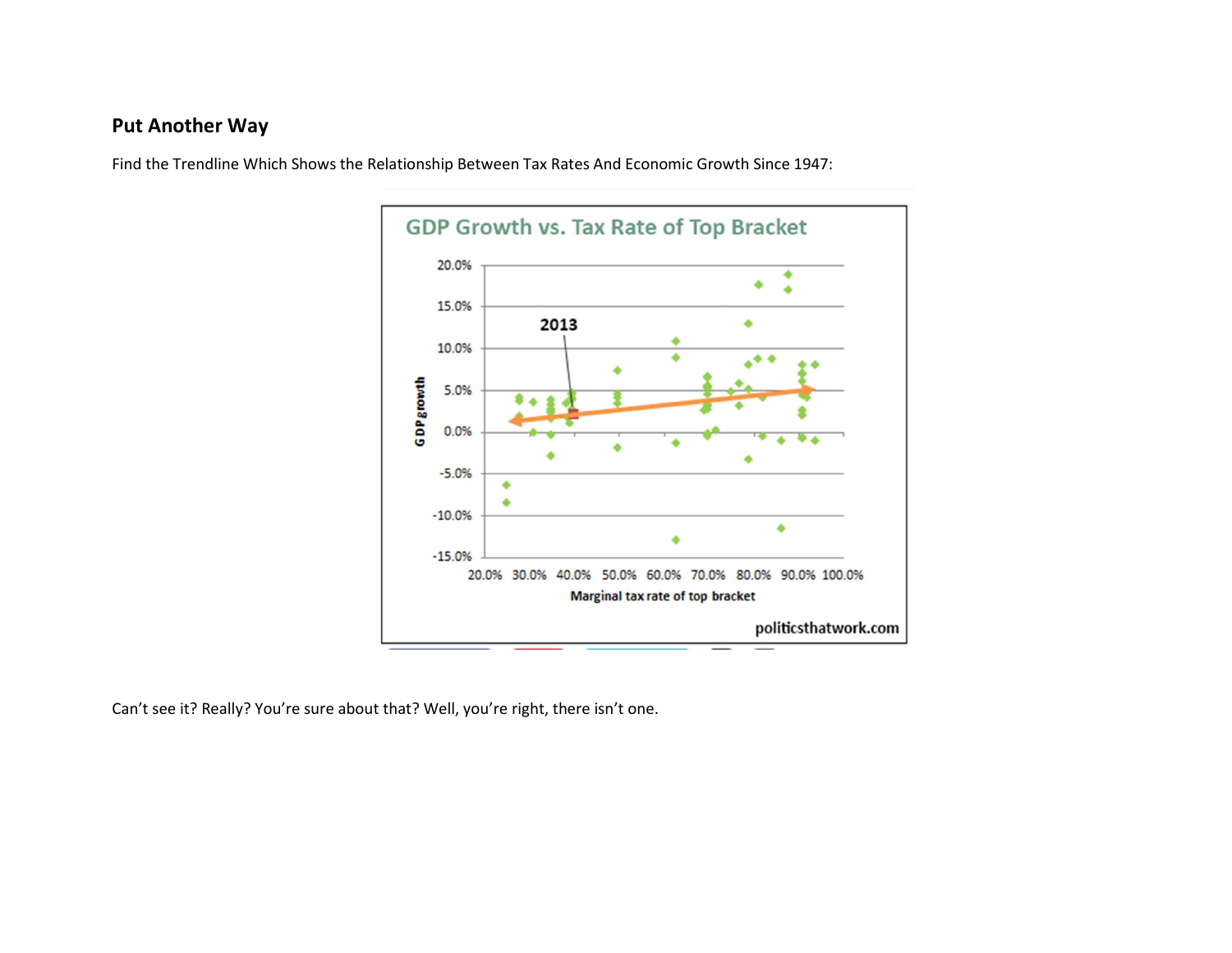The correlation coefficient between the highest marginal tax rate and economic growth is .25, aka there's very little evidence that high tax rates for wealthy people slow economic growth, or that low rates accelerate economic growth. (A correlation coefficient of 1 is perfect correlation, drink too much alcohol, get drunk.)





Source: Forbes, October 17, 2017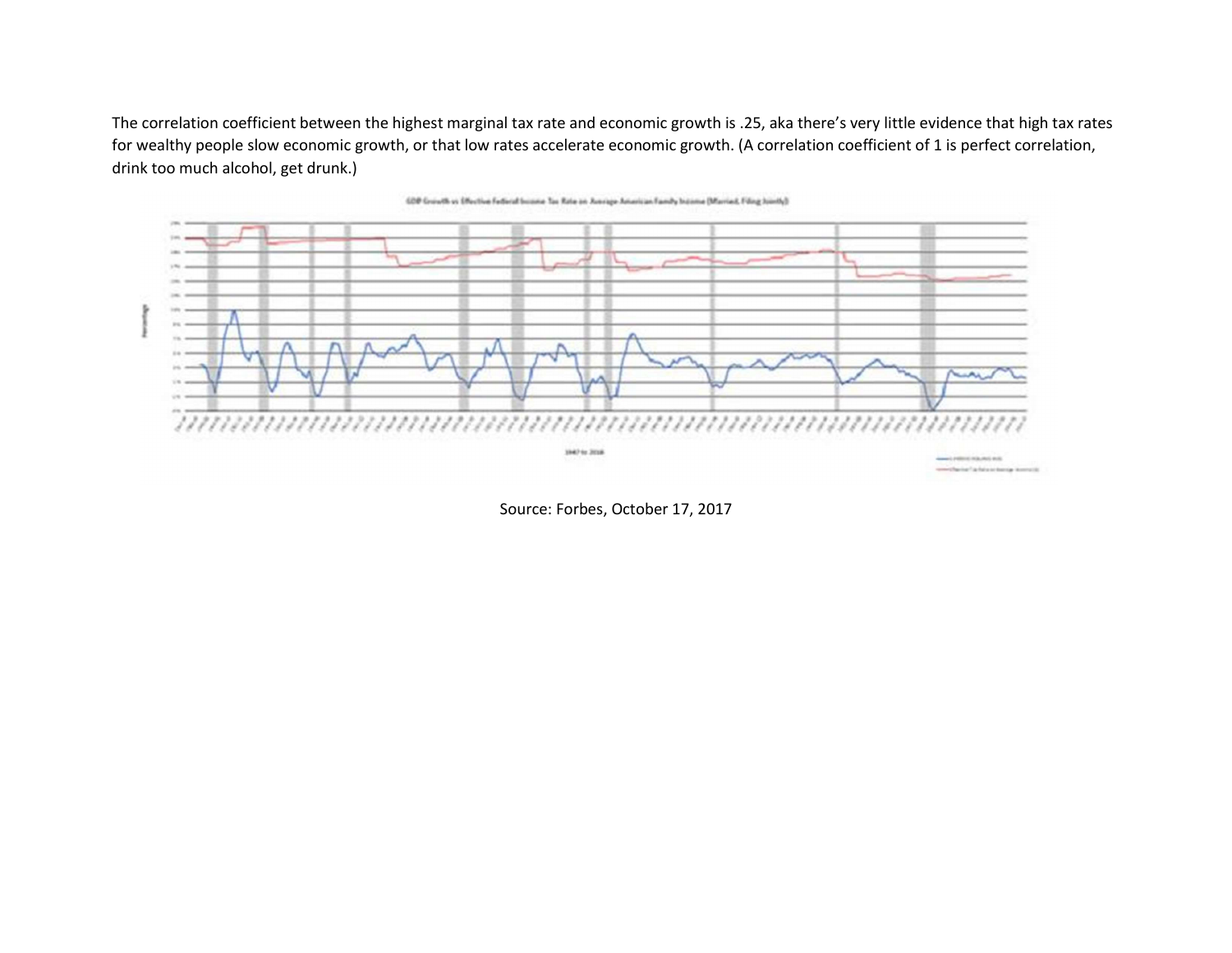The GINI coefficient has steadily increased over the past few decades as supply-side tax policy has been implemented, aka the rich are getting richer compared to the rest.